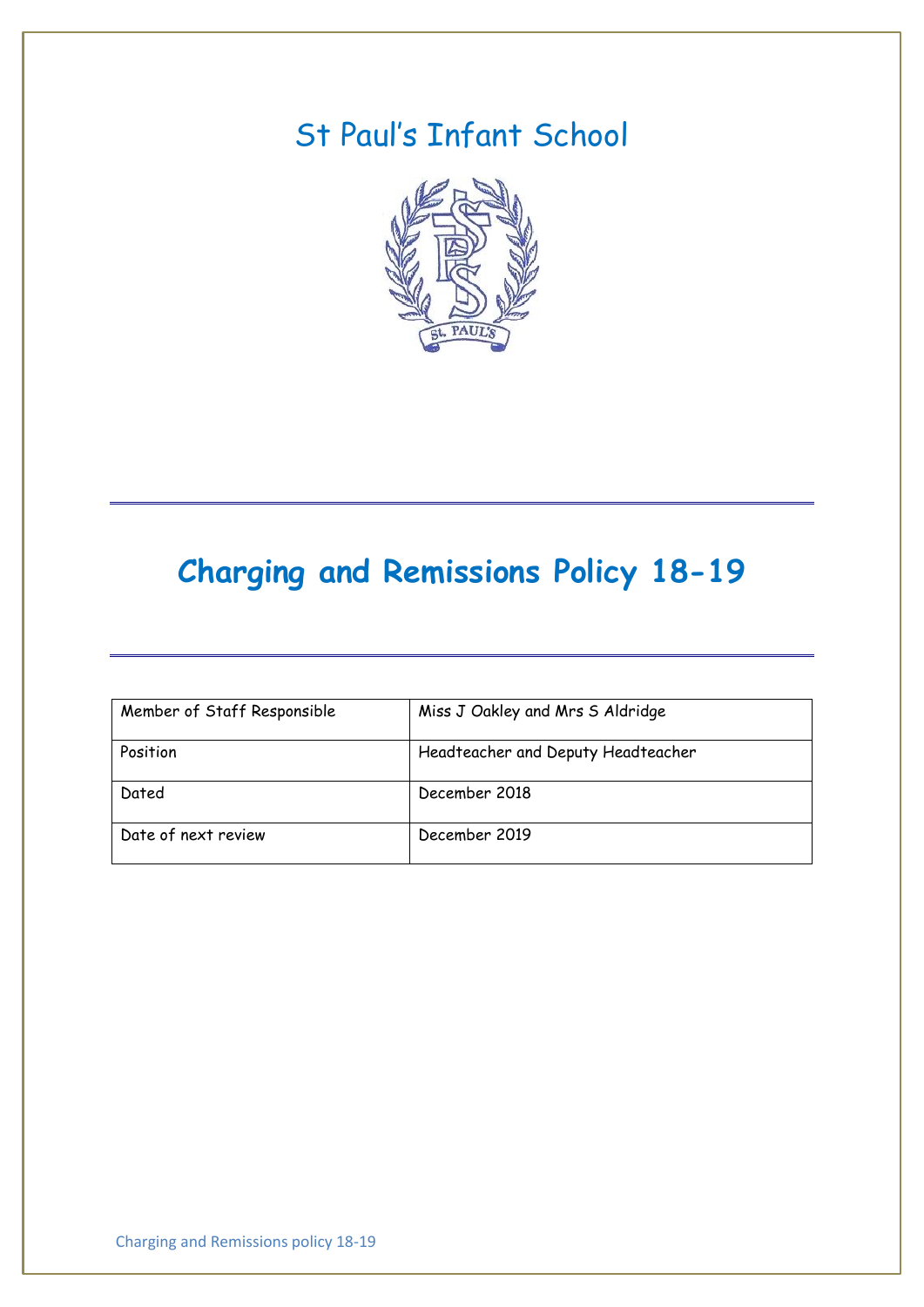# **Contents**

**…………………………………………………………………………………………………………………………….**

# **1. Aims**

At St Paul's Infant school we aim to:

- Have robust, clear processes in place for charging and remissions
- Clearly set out the types of activity that can be charged for and when charges will be made

# **2. Legislation and guidance**

This policy is based on advice from the Department for Education (DFE) on [charging for school](https://www.gov.uk/government/publications/charging-for-school-activities)  [activities](https://www.gov.uk/government/publications/charging-for-school-activities) and [the Education Act 1996,](http://www.legislation.gov.uk/ukpga/1996/56/part/VI/chapter/III) sections 449-462 of which set out the law on charging for school activities in maintained schools in England.

# **3. Definitions**

- Charge: a fee payable for specifically defined activities
- Remission: the cancellation of a charge which would normally be payable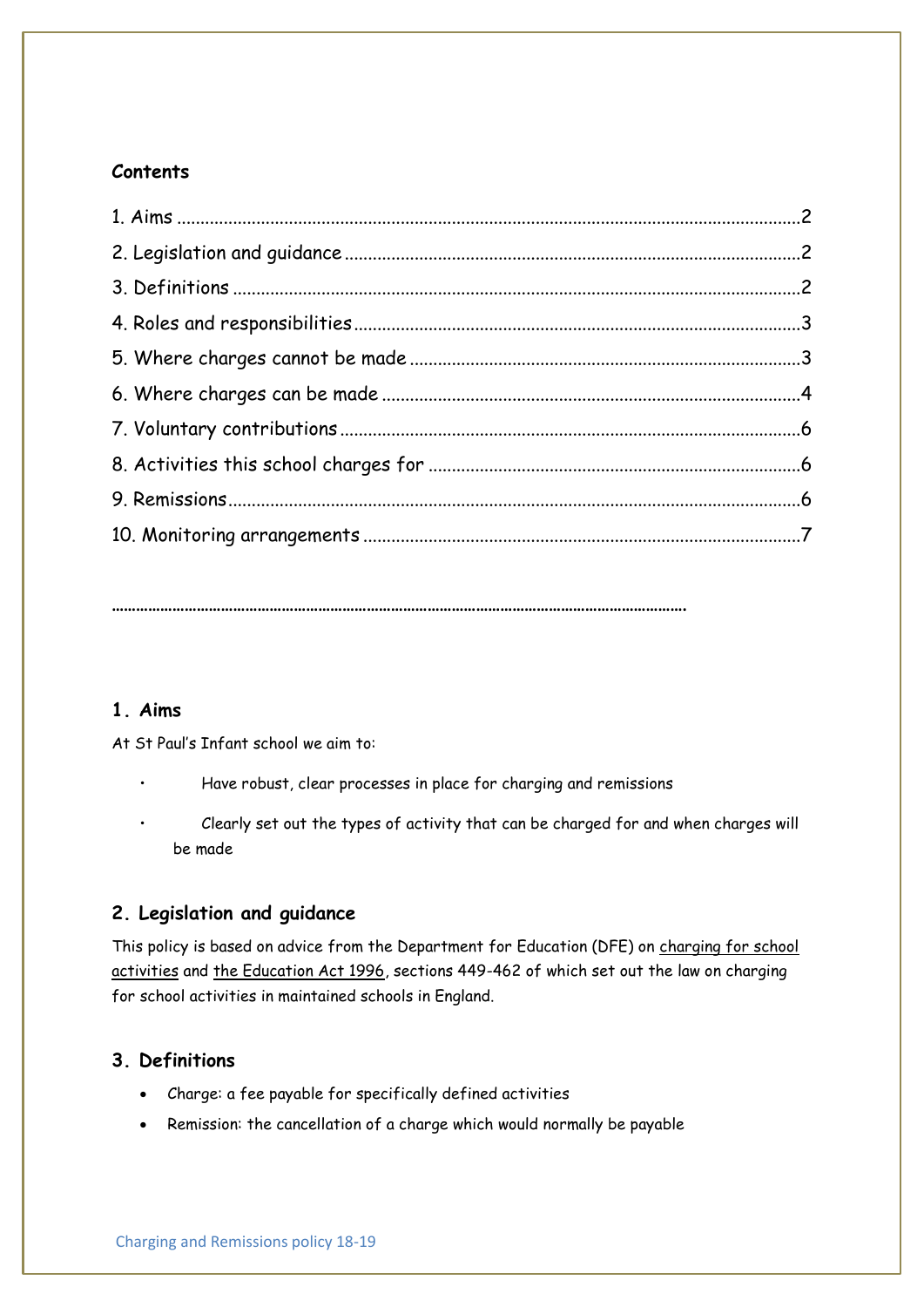# **4. Roles and responsibilities**

#### **4.1 The governing board**

The governing board has overall responsibility for approving the charging and remissions policy, but can delegate this to a committee, an individual governor or the Headteacher.

The governing board also has overall responsibility for monitoring the implementation of this policy.

In our school, monitoring the implementation of this policy has been delegated to the Head Teacher

#### **4.2 The Headteacher**

The Headteacher is responsible for ensuring staff are familiar with the charging and remissions policy, and that it is being applied consistently.

#### **4.3 Staff**

Our staff are responsible for:

- Implementing the charging and remissions policy consistently
- Notifying the Headteacher of any specific circumstances which they are unsure about or where they are not certain if the policy applies

The senior leadership team will provide staff with appropriate training in relation to this policy and its implementation.

#### **4.4 Parents**

Parents are expected to notify staff or the Headteacher of any concerns or queries regarding the charging and remissions policy.

# **5. Where charges cannot be made**

Below we set out **what the school cannot charge for**:

#### **5.1 Education**

- Admission applications
- Education provided during school hours (including the supply of any materials, books, instruments or other equipment)
- Education provided outside school hours if it is part of:
	- o The national curriculum
	- $\circ$  A syllabus for a prescribed public examination that the pupil is being prepared for at the school
	- o Religious education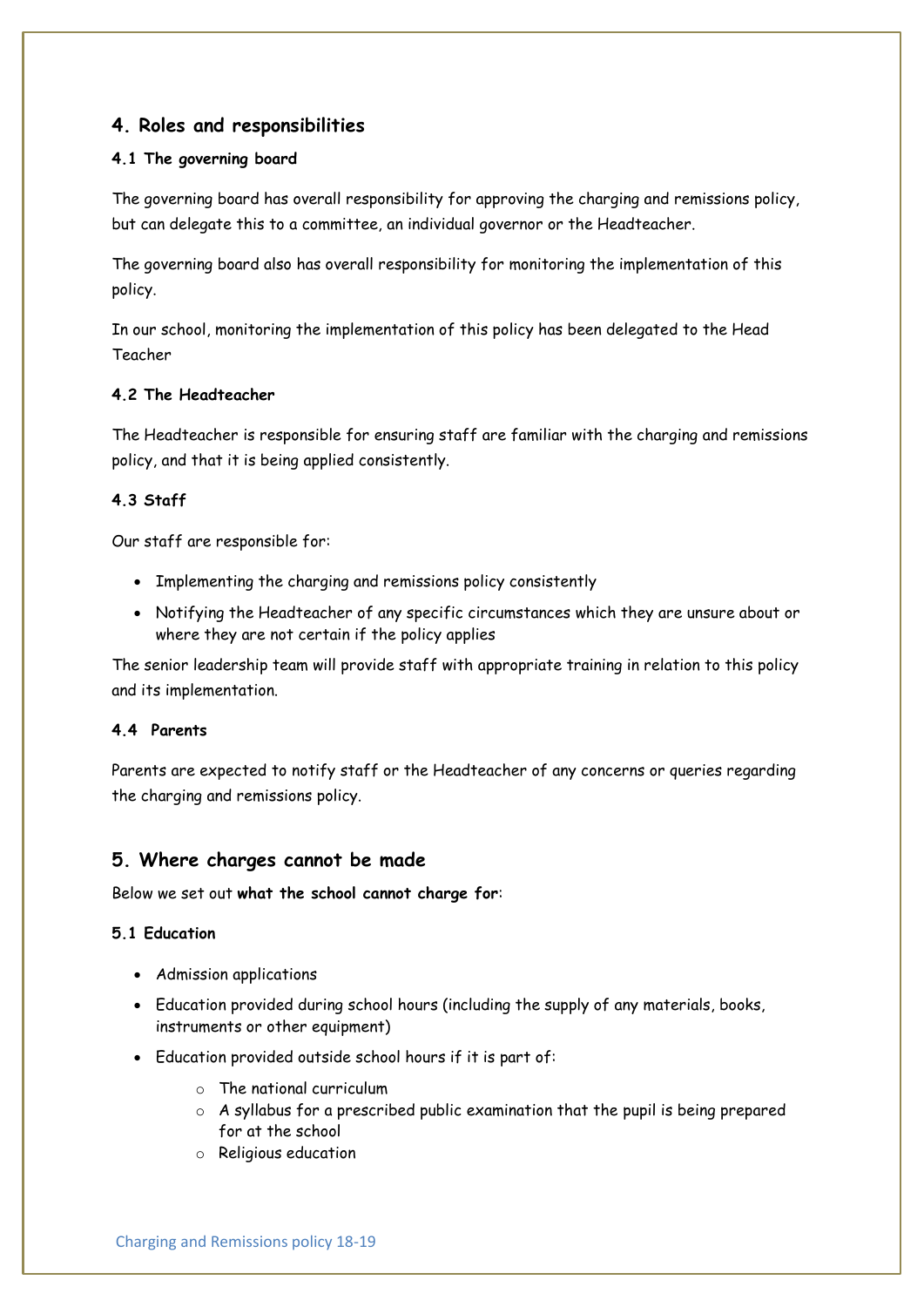- Instrumental or vocal tuition, for pupils learning individually or in groups, unless the tuition is provided at the request of the pupil's parent
- Entry for a prescribed public examination if the pupil has been prepared for it at the school
- Examination re-sit(s) if the pupil is being prepared for the re-sit(s) at the school

#### **5.2 Transport**

- Transporting registered pupils to or from the school premises, where the local authority has a statutory obligation to provide transport
- Transporting registered pupils to other premises where the governing board or local authority has arranged for pupils to be educated
- Transport that enables a pupil to meet an examination requirement when he or she has been prepared for that examination at the school
- Transport provided in connection with an educational visit

#### **5.3 Residential visits**

- Education provided on any visit that takes place during school hours
- Education provided on any visit that takes place outside school hours if it is part of:
	- o The national curriculum
	- $\circ$  A syllabus for a prescribed public examination that the pupil is being prepared for at the school
	- o Religious education
- Supply teachers to cover for those teachers who are absent from school accompanying pupils on a residential visit

# **6. Where charges can be made**

Below we set out what the school can charge for.

#### **6.1 Education**

- Any materials, books, instruments or equipment, where the child's parent wishes him or her to own them
- Optional extras (see below)
- Music and vocal tuition, in limited circumstances
- Certain early years provision
- Community facilities
- **6.2 Optional extras**

We are able to charge for activities known as 'optional extras'. In these cases, the school can charge for providing materials, books, instruments or equipment. The following are optional extras: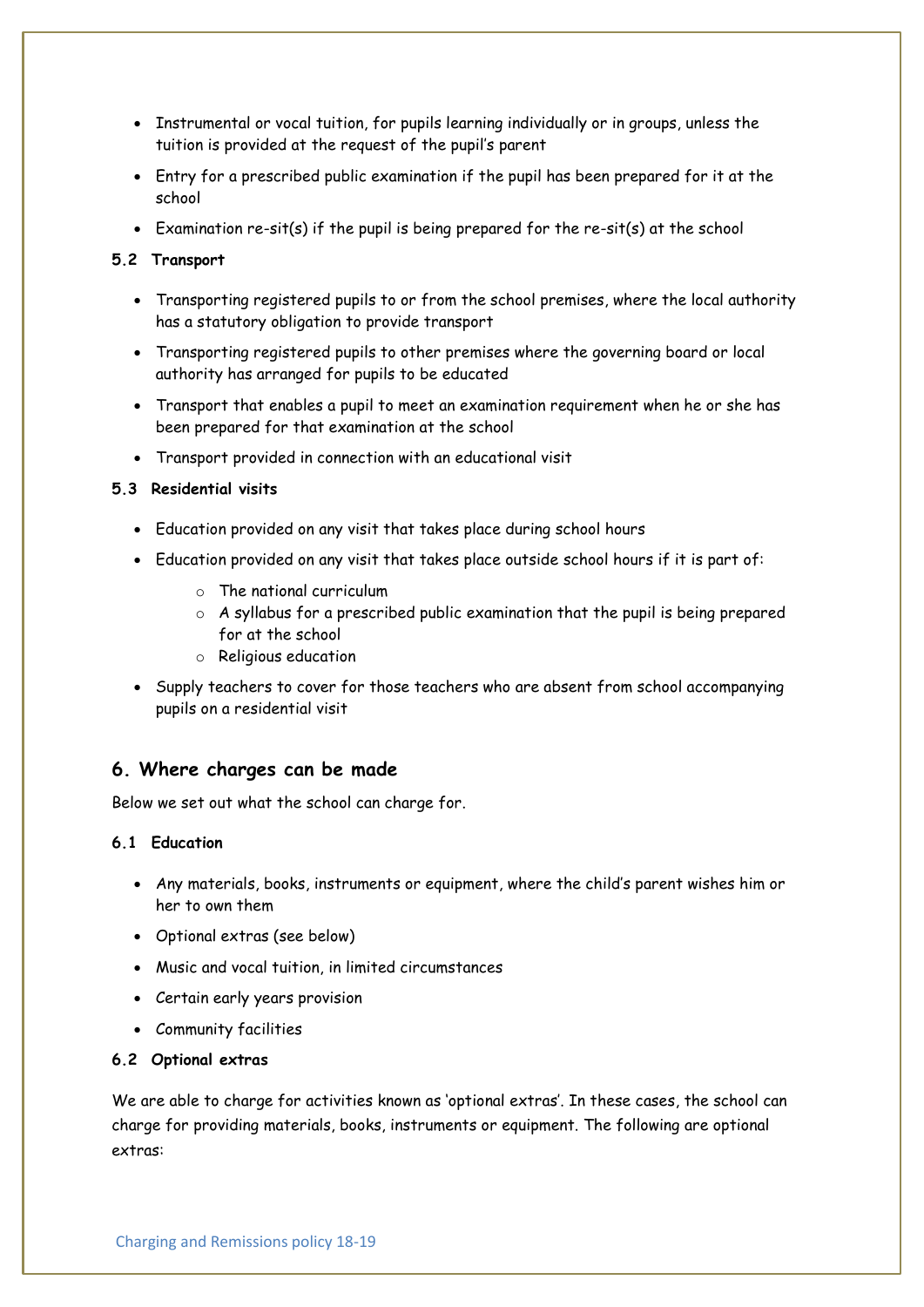- Education provided outside of school time that is not part of:
	- o The national curriculum
	- $\circ$  A syllabus for a prescribed public examination that the pupil is being prepared for at the school
	- o Religious education
- Examination entry fee(s) if the registered pupil has not been prepared for the examination(s) at the school
- Transport (other than transport that is required to take the pupil to school or to other premises where the local authority/governing board has arranged for the pupil to be provided with education)
- Board and lodging for a pupil on a residential visit
- Extended day services offered to pupils (such as breakfast clubs, after-school clubs, tea and supervised homework sessions)

When calculating the cost of optional extras, an amount may be included in relation to:

- Any materials, books, instruments or equipment provided in connection with the optional extra
- The cost of buildings and accommodation
- Non-teaching staff
- Teaching staff engaged under contracts for services purely to provide an optional extra (including supply teachers engaged specifically to provide the optional extra)
- The cost, or an appropriate proportion of the costs, for teaching staff employed to provide tuition in playing a musical instrument, or vocal tuition, where the tuition is an optional extra

Any charge made in respect of individual pupils will not be greater than the actual cost of providing the optional extra activity, divided equally by the number of pupils participating.

Any charge will not include an element of subsidy for any other pupils who wish to take part in the activity but whose parents are unwilling or unable to pay the full charge.

In cases where a small proportion of the activity takes place during school hours, the charge cannot include the cost of alternative provision for those pupils who do not wish to participate.

Parental agreement is necessary for the provision of an optional extra which is to be charged for.

#### **6.3 Music tuition**

The school can charge for vocal or instrumental tuition provided either individually or to groups of pupils, provided that the tuition is provided at the request of the pupil's parent.

Charges may not exceed the cost of the provision, including the cost of the staff giving the tuition.

Charges cannot be made: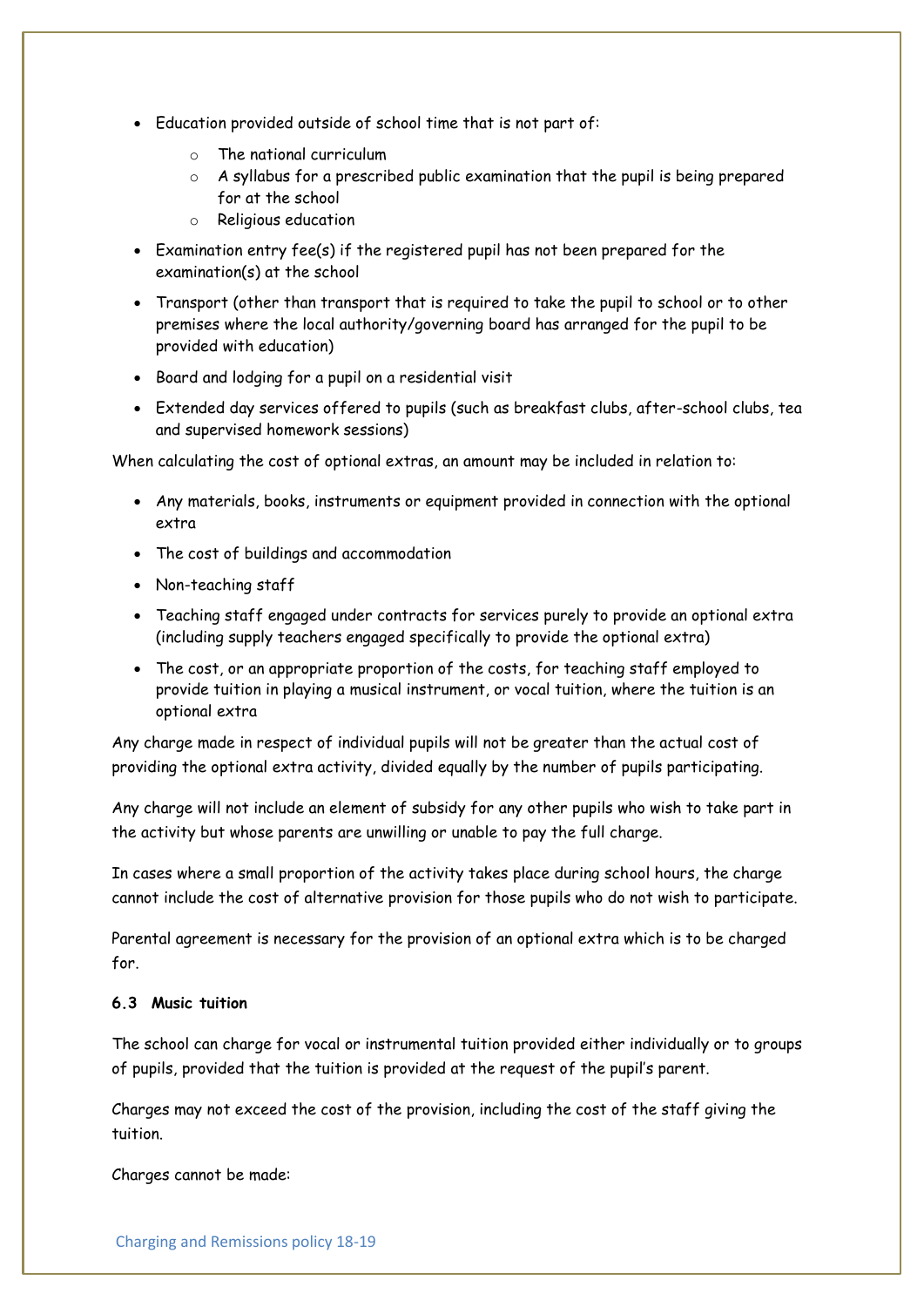- If the teaching is an essential part of the national curriculum
- If the teaching is provided under the first access to the Key Stage 2 instrumental and vocal tuition programme
- For a pupil who is looked after by a local authority

#### **6.4 Residential visits**

We can charge for board and lodging on residential visits, but the charge must not exceed the actual cost.

# **7. Voluntary contributions**

As an exception to the requirements set out in section 5 of this policy, the school is able to ask for voluntary contributions from parents to fund activities during school hours which would not otherwise be possible.

Some activities for which the school may ask parents for voluntary contributions include:

- School Trips
- Extra Sports Activities

There is no obligation for parents to make any contribution, and no child will be excluded from an activity if their parents are unwilling or unable to pay. If the school is unable to raise enough funds for an activity or visit then it will be cancelled.

# **8. Activities this school charges for**

The school will charge for the following activities:

#### Breakfast Club

After school externally delivered clubs such as sports and performing arts.

The charges reflect the direct cost of running the club to the school and the school do not make any profit from running the clubs.

For the activities listed above, the charges for each activity will be determined by the Head Teacher based on the direct cost of the clubs, these charges will be reviewed by the governing board. Parents will be informed of the charges for each club at the start of each new term.

#### **9. Remissions**

In some circumstances the school may not charge for items or activities set out in sections 6 and 8 of this policy. This will be at the discretion of the governing board and will depend on the activity in question.

#### **9.1 Remissions for residential visits**